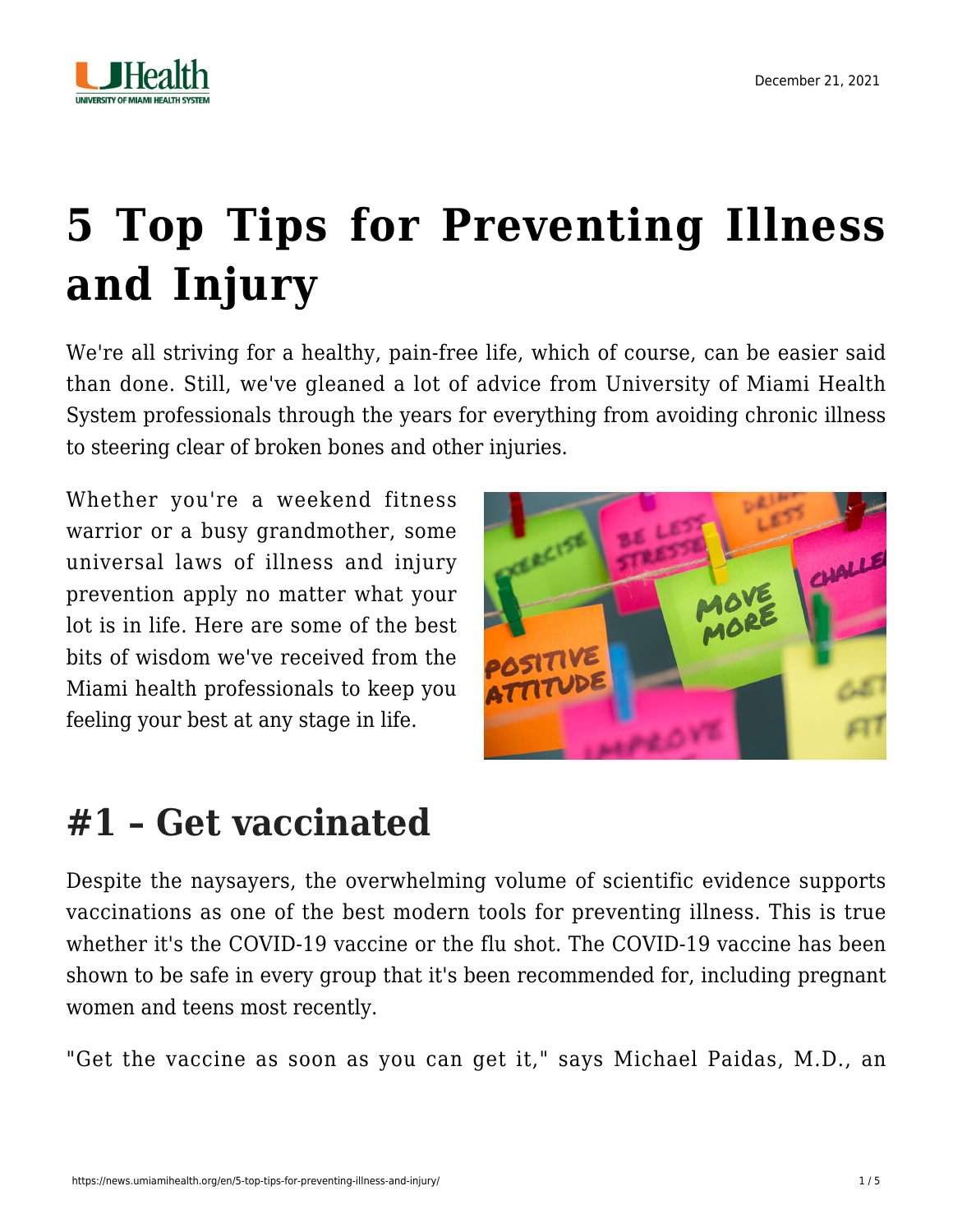

obstetrician-gynecologist who serves as chair of the obstetrics team at UHealth. "We're in a pandemic, and it's far more important for pregnant women to have the protection of antibodies that will last several months than to be without them."

The annual flu shot is another simple step to protecting yourself from the illness every year. Interestingly, a recent study from researchers at the University of Miami Miller School of Medicine showed that [the flu vaccine might also provide some](https://news.umiamihealth.org/en/does-the-flu-shot-provide-protection-against-covid-19/) [protection against COVID-19](https://news.umiamihealth.org/en/does-the-flu-shot-provide-protection-against-covid-19/), as well, though it is not intended as a replacement for COVID-19 vaccination.

### **#2 – Eat heart healthy**

Maintaining a healthy weight through diet and exercise is critically important to your lifelong health and reducing the risk of chronic illness and injury. The DASH diet, which lowers blood pressure with whole grains, fruits and vegetables, nuts and seeds, low-fat dairy products, lean protein, and low salt, is just one of many such diets that can be effective in this effort. In fact, [recent research has shown that the](https://news.umiamihealth.org/en/dash-diet-and-your-heart-health/) [DASH diet not only lowers blood pressure but protects against chronic heart](https://news.umiamihealth.org/en/dash-diet-and-your-heart-health/) [disease](https://news.umiamihealth.org/en/dash-diet-and-your-heart-health/), as well.

"Keep in mind that an unhealthy diet is one of the most important causes of inflammation," says [Maria Delgado-Lelievre, M.D](https://doctors.umiamihealth.org/provider/Maria+Carolina+Delgado-Lelievre/582574)., founder and director of the University of Miami Health System's Comprehensive Hypertension Center. "Thus, when you remove unhealthy foods, inflammation will decrease in our bodies. Inflammation is in many ways the starting point for heart disease."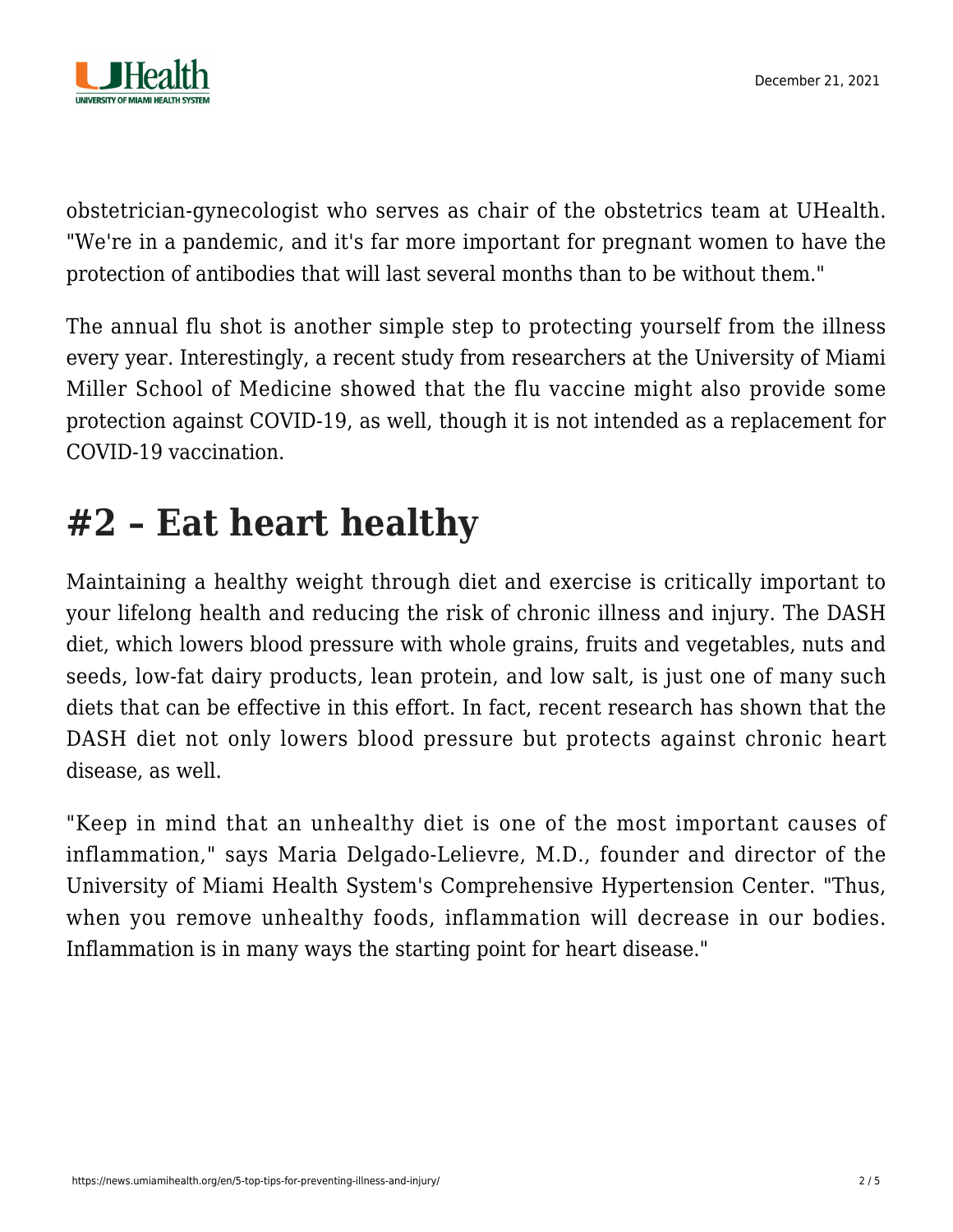

## **#3 – Protect your skin**

Skin cancer is among the most common forms of cancer, yet all too many of us avoid the basic precautions we need to protect ourselves from the sun's harmful UV rays. When you consider that [melanoma, the most deadly form of skin cancer, is on the](https://news.umiamihealth.org/en/take-steps-to-prevent-skin-cancer/) [rise](https://news.umiamihealth.org/en/take-steps-to-prevent-skin-cancer/), this makes precautions such as using sunscreen, wearing sun-protective clothing, or avoiding direct sun exposure when the sun is at its brightest even more critical.

"Short exposures to the sun, which we call incidental sun exposure, can add up over time," says [Anna Nichols, M.D., Ph.D.](https://sylvester-doctors.umiamihealth.org/provider/Anna+Nichols/524883?unified=nichols&sort=relevance&tt=775110fe-cf5c-4a49-9512-2be80838e597&ut=66f23840-13fd-4e6a-85e7-7690560ef315×tamp=2021-07-20T15%3A28%3A37.747Z), a dermatologist at Sylvester Comprehensive Cancer Center. "So don't forget to protect your skin even if you are not going to be in the sun for a prolonged period."

### **#4 – Listen to your body**

We all know how important exercise is to staying healthy and fit as we age. However, when it comes to preventing illness and injury while trying something new, our experts recommend a gradual approach to the new activity. By starting slowly, you can listen to your body, recognize problems before they get worse, and adjust the intensity to match what your body is telling you.

[Michael Baraga, M.D.](https://doctors.umiamihealth.org/provider/Michael+Gerald+Baraga/525565), a sports medicine specialist with the University of Miami Health System, experienced this first-hand while [training for a half marathon after](https://news.umiamihealth.org/en/half-marathon-training-tips-from-sports-medicine-experts/) [Achilles tendon surgery](https://news.umiamihealth.org/en/half-marathon-training-tips-from-sports-medicine-experts/). "You go out on the run, and you're supposed to get six miles in, but at mile four, you start feeling a sharp pain in one of the muscles. You think you can push through, but then it starts hitting you a little bit harder," he says. "Eleven years ago, I would've kept on running."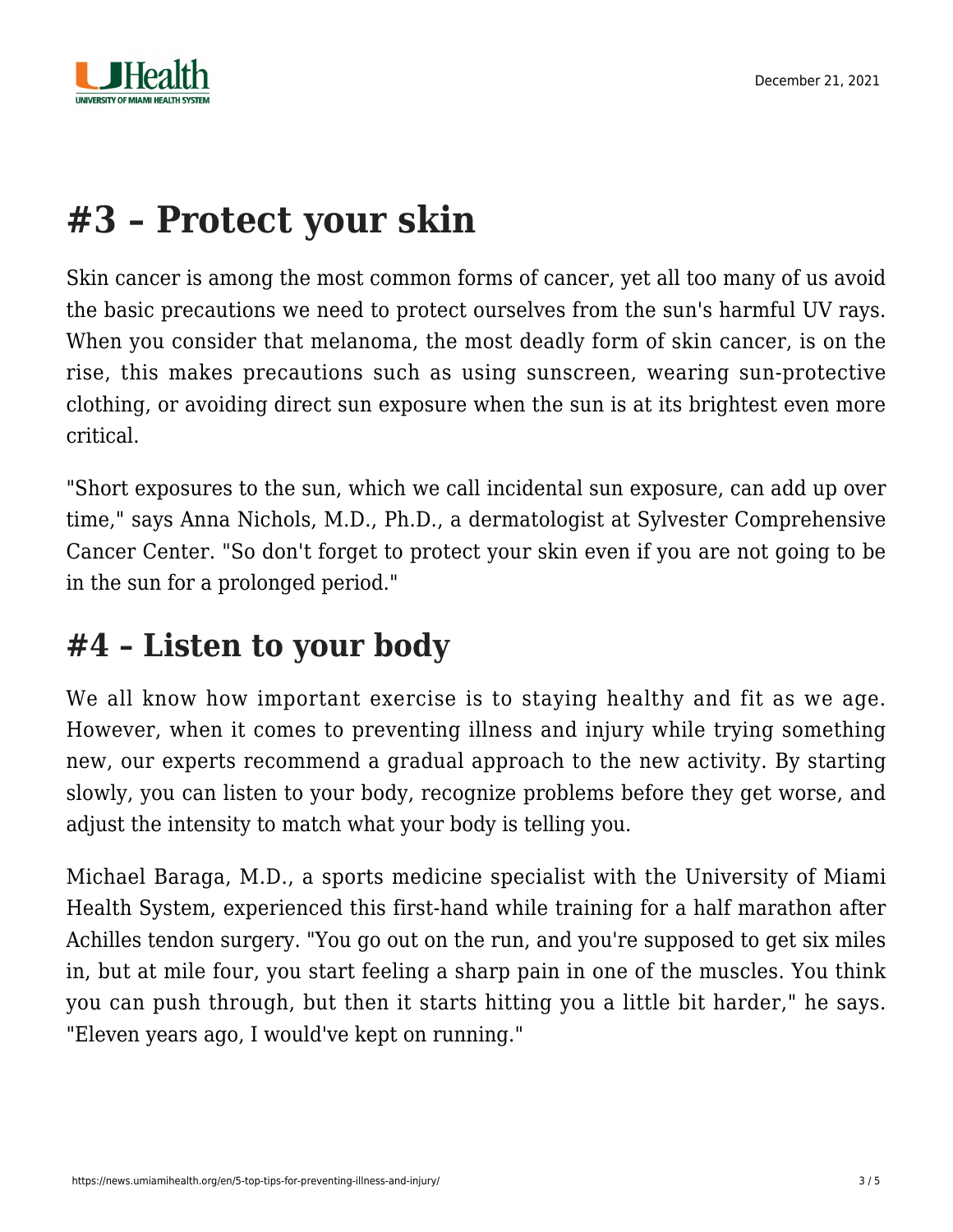

When that happened, he stopped and modified his activities for a week until things got better. "More importantly, I didn't make anything worse," he says. "I was able to resume training without losing much by adding the components of cross-training and doing activities that could keep me active but not necessarily cause the same pain."

### **#5 – Get a checkup**

Finally, if you're truly serious about stopping illness and injury before it starts, then [see your doctor for a physical exam every year](https://news.umiamihealth.org/en/should-i-get-a-physical-exam/) to get a sense of how you're doing overall. No excuses.

With regular check-ins with your doctor, even when you're feeling fine, you can help your health care team detect problems both big and small. "Discussing a family history of diabetes, cancer, or genetic disorders can make an early diagnosis possible," says [E. Robert Schwartz, M.D.](https://doctors.umiamihealth.org/provider/E.+Robert+Schwartz/525505?name=E.%20Robert%20Robert%20Schwartz&sort=relevance&tt=a9a07158-3573-41ae-8b46-56ab64490356&ut=042200e1-df97-472b-994c-bbe7b89308c3×tamp=2020-11-10T17%3A02%3A31.591Z), a family medicine physician with the University of Miami Health System. "Simple tests such as a urinalysis or a hemoglobin A1C to screen for diabetes, for example, are effective screening tools that can help you stay healthy before a disease even makes itself known."

List compiled by Wyatt Myers, contributing writer.

#### **Learn more**